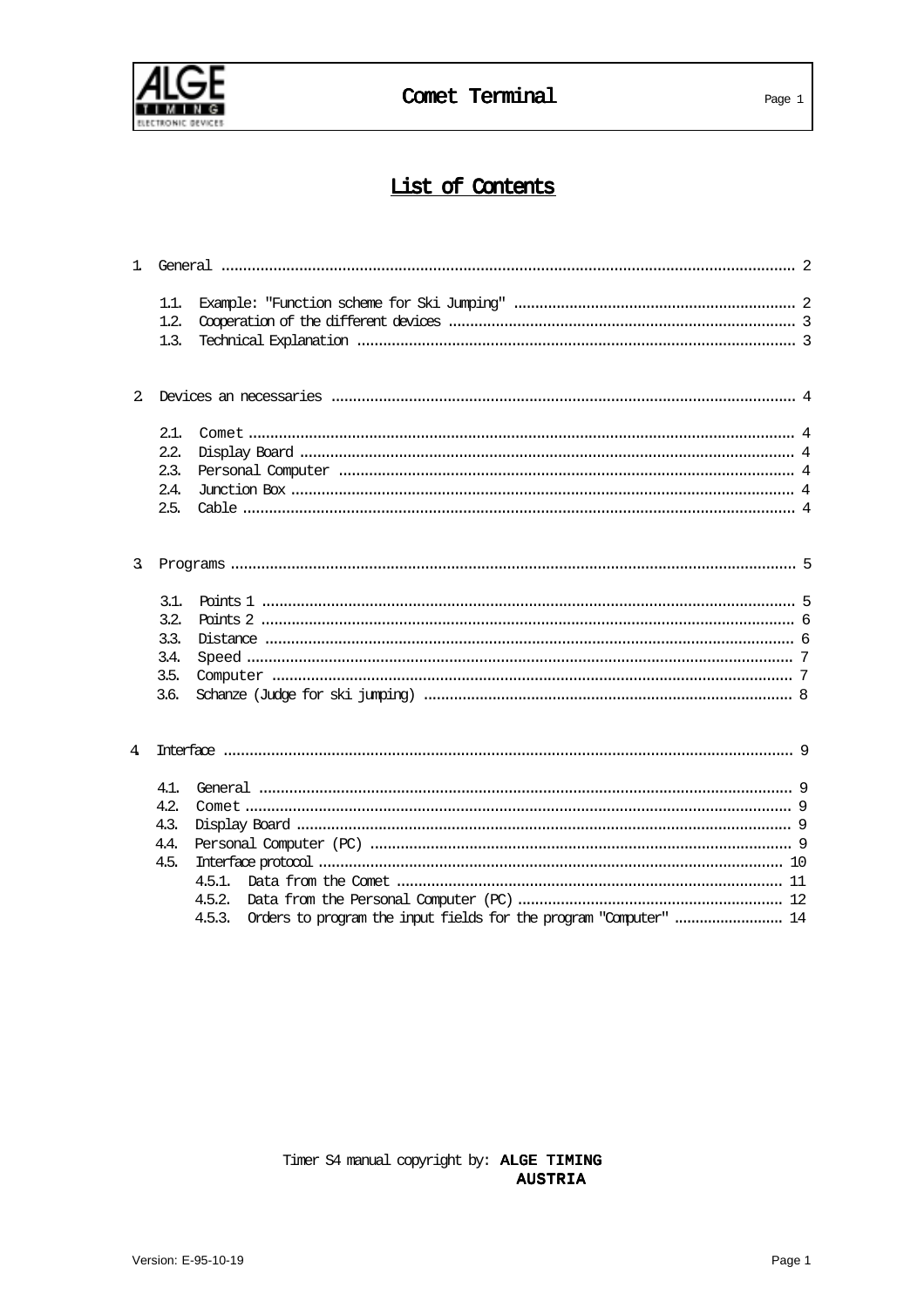

# 1. General

# 1.1. Example: Function scheme for Ski Jumping

7 Comet Terminal, PC-Host, 9 Display Boards, Junction Box

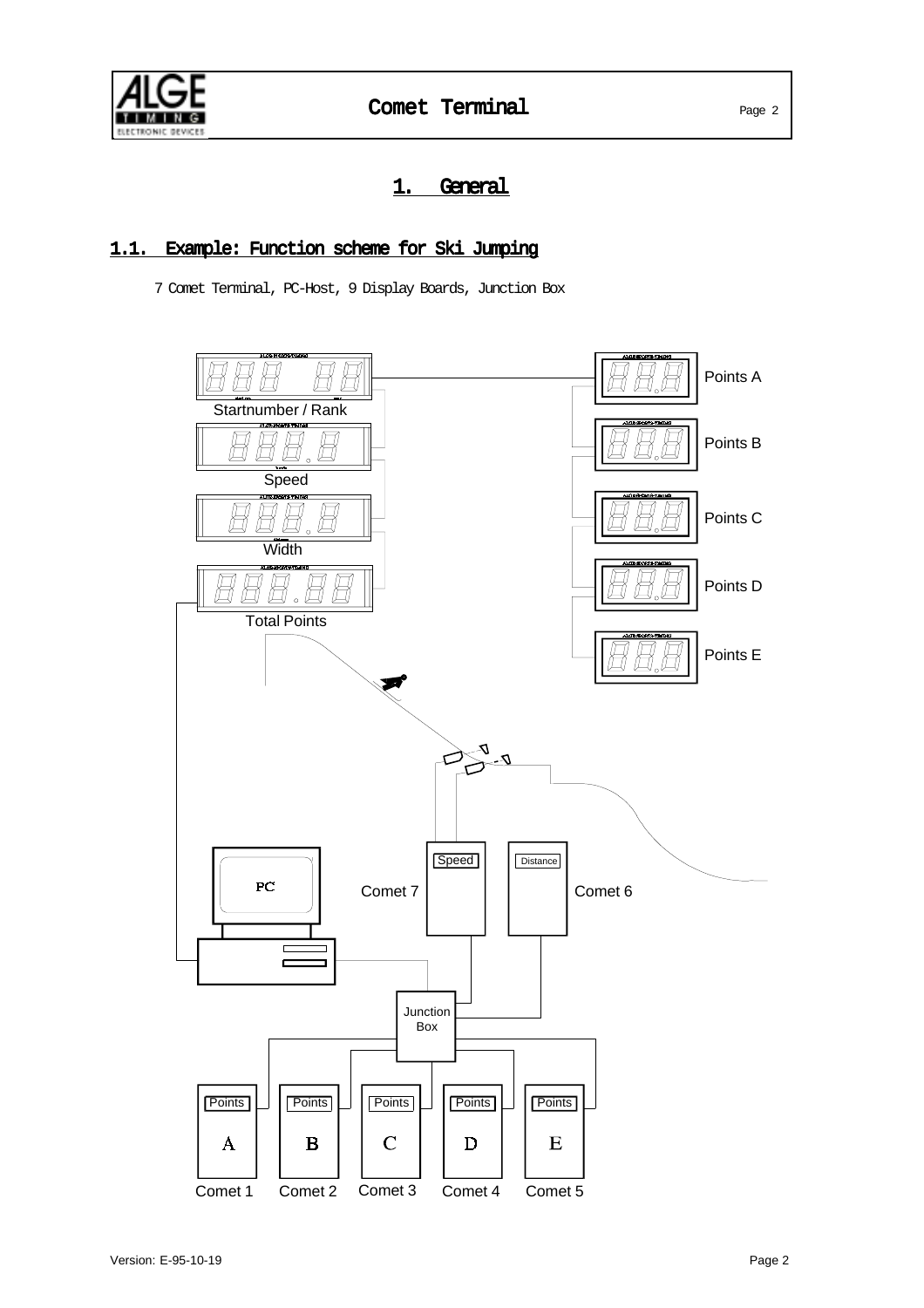

# 1.2. Cooperation of the different devices:

The Comets are used as terminals to input data and show information. The data you can input depend on the program you choose. We offer programs to input points (2 programs), distance, speed, and points ski jumping. If you need other input formats you can program the display of your need in the program "Computer". When using more than one Comet (maximum 10) you need the Junction Box. You can transfer data form a Comet to the PC and form the PC to any Comet. The PC collects all data, calculates the results and controls the display board.

#### Example: Example: Operation during a Ski Jumping Event

- 1. Speed of the Jumper (Comet 7): A Comet with two photocells measures the speed and sends the information to the PC. The PC makes the display board to show the speed.
- 2. Judgement of the jumper (Comet 1 to 5): Each judge judges the jump (jump, landing, and fall). The points sends the Comet to the PC. The PC makes the display boards to show the points. Each judge has a Comet.
- 3. Width of a jump (Comet 6): Input the measured width into the Comet and send it to the PC. The PC makes the display board to show the width.
- 4. Final result for the jump (PC): From the points of each judge and the width it calculates the total points and rank. The PC shows the result on a display board.

#### 1.3. Technical Explanation:

The PC and the Comets communicate always together. This guarantees the best data safety. The communication works with a RS 232c interface (V.24).

The Computer and the Comets work as ring token. For the communication between the devices we use a special software protocol (see page 10, point 4.5).

The supply for the different Comet can come form the Junction Box (with charger NLG4) or form internal batteries.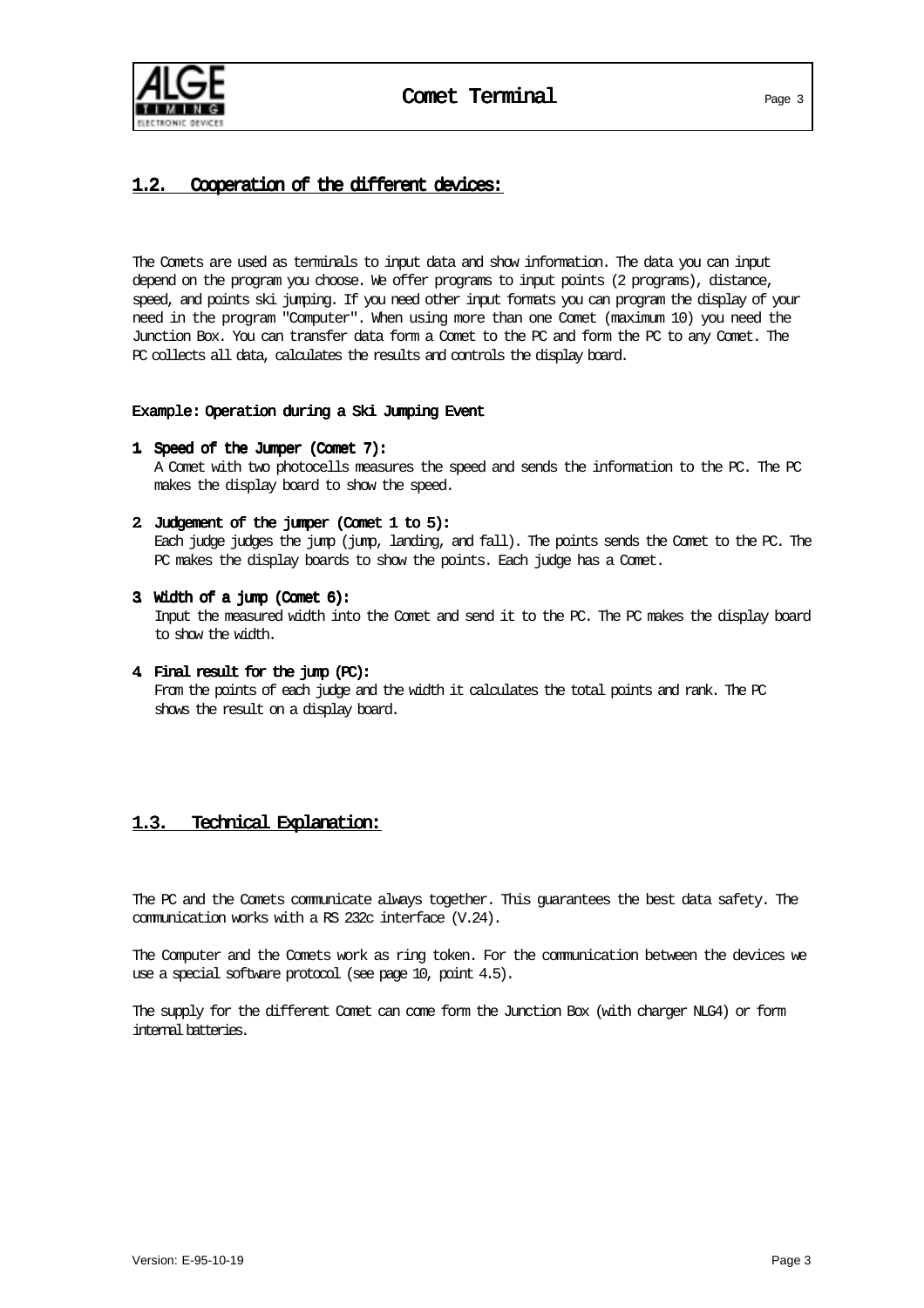

# 2. Devices and Necessaries

#### 2.1. Comet:

The Comet is a microcomputer that works as input -/output device with the program TERMINAL. For each place from where you input points, you need a separate Comet (max. 10 Comet).

#### 2.2. Display Board:

Shows points, width, speed, results, etc. (any numeric figures). The display board is controlled be a PC.

#### 2.3. Personal Computer (PC):

The PC is the master. It needs two RS 232c interfaces as well as two floppy discs or a floppy disc and a hard disc. The PC software drives the interfaces and calculates the results.

#### 2.4. Junction Box:

The Junction Box is the centre of the network where all Comet and the PC are plugged. The Junction Box has numbers form 1 to 10 to plug the Comet. You must plug the first Comet at socket 1, the second at 2, etc.

If you do not use 10 Comet it is necessary to plug after the last Comet the end-plug.

e.g.: The ski jumping example on page 3 uses 7 Comet plugged at the Junction Box. Now you have to connect the end-plug on socket 8.

#### 2.5. Cable:

Comet - Junction Box: 065-01 PC (25pin) - Junction Box: 072-02 PC (9pin) - Junction Box: 071-02 Comet - Photocell 001-10 PC - Display Board: data cable with two wires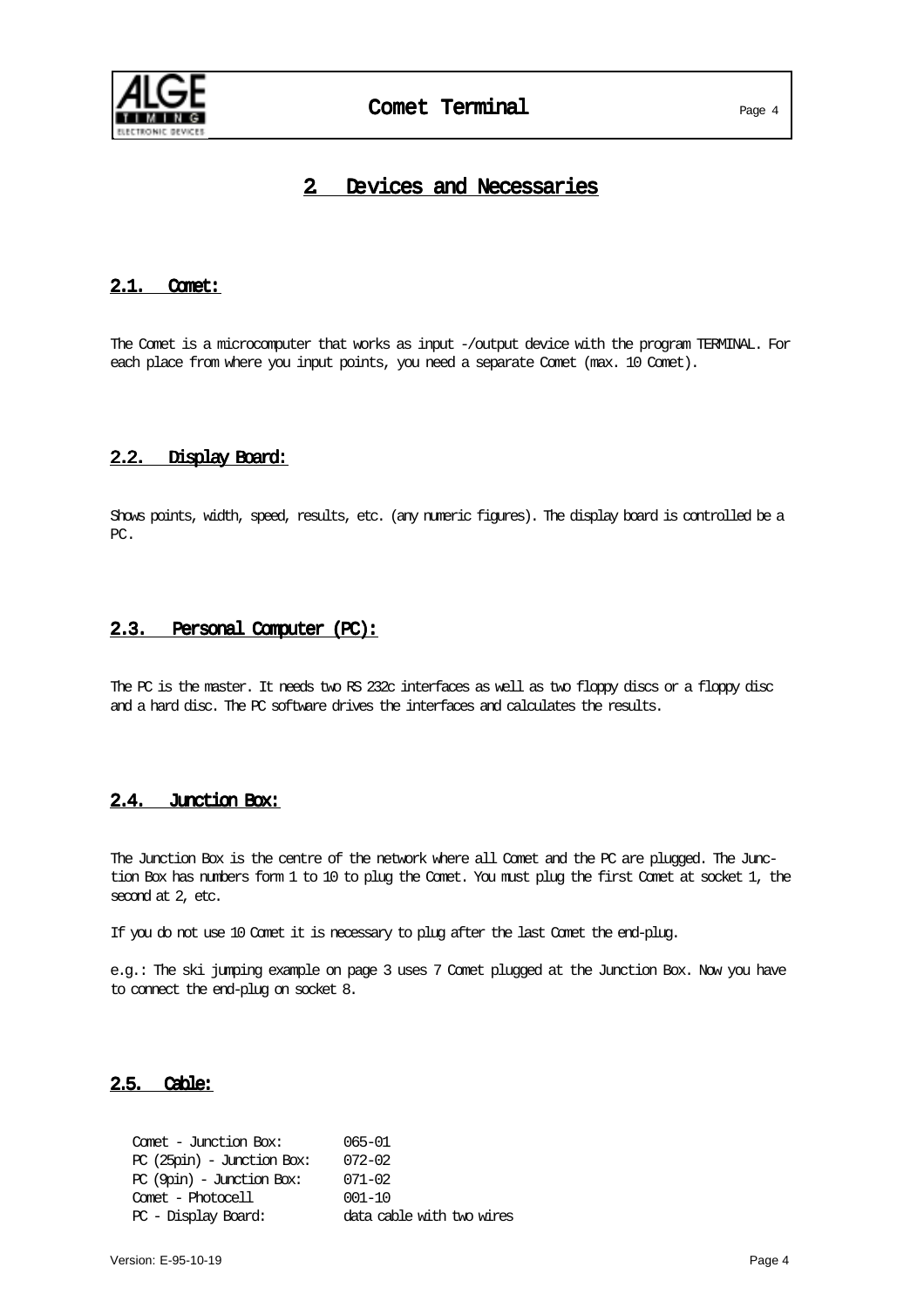

# 3 Programmes

Using the TERMINAL program you can choose between different sub programs:

- Points 1 input of points with the following format: ##.#
- Points 2 input of points with the following format: #.#
- Distance: input of width with the following format: ###.#
- Speed: speed measurement with two photocells or input of speed
- Computer: create your own input fields in the Comet
- Schanze: input of points for ski jumping judges

#### 3.1. Points 1:

- Input of points form 00.0 to 99.5
- Input of 0 or 5 is possible for the figure after the coma
- Turn the Terminal program of the Comet on and press "N" until the display shows the following text:

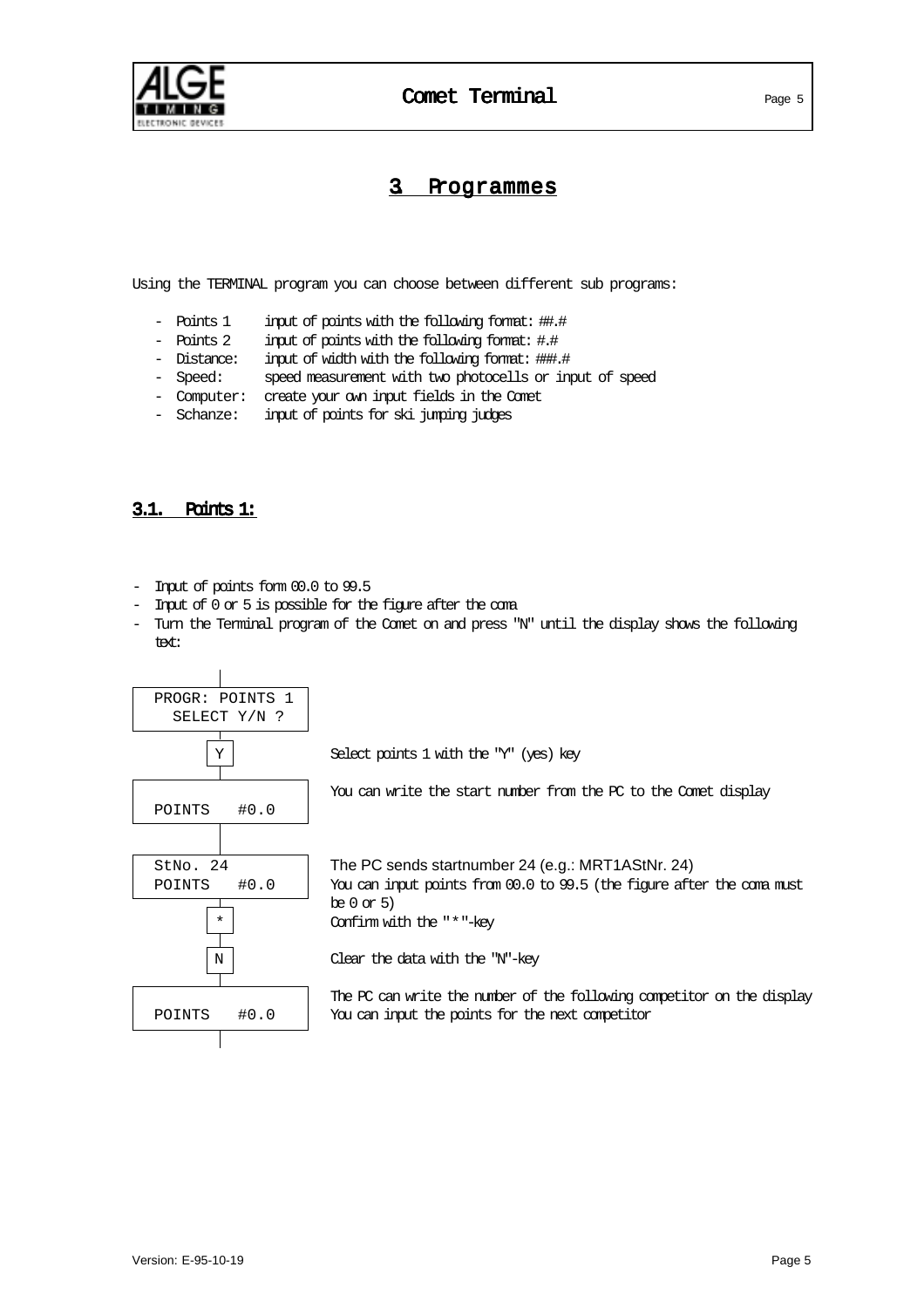

# 3.2. Points 2:

- Input of points form 0.0 to 9.9
- Turn the Terminal program of the Comet on and press "N" until the display shows the following text:



# 3.3. Distance (width):

- Width form 000.0 to 999.5
- Input of 0 or 5 is possible for the figure after the coma
- Turn the Terminal program of the Comet on and press "N" until the display shows the following text:

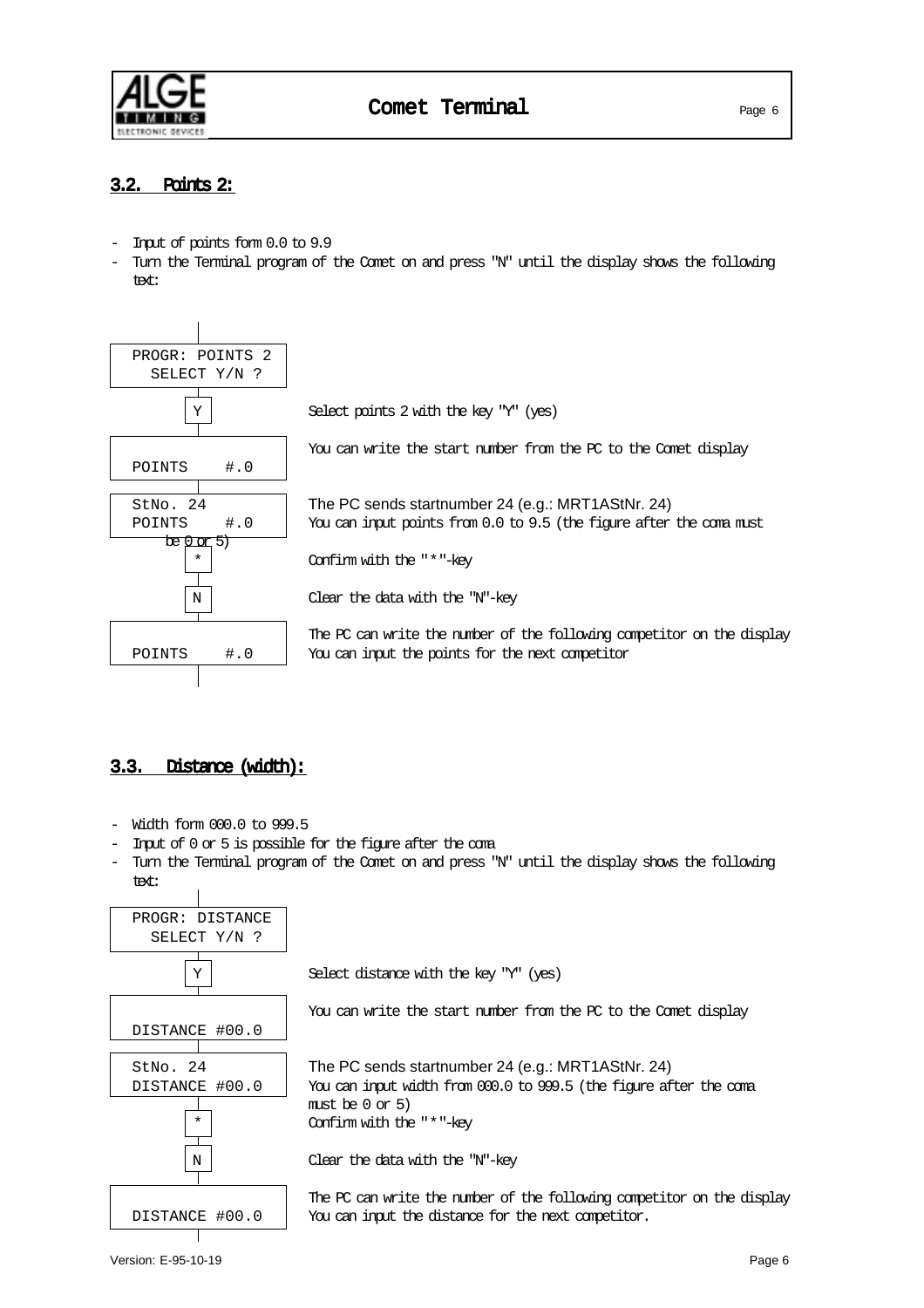

# 3.4. Speed:

- Speed measurement or manual input of speed
- Measurement form 000.00 to 999.99
- Measurement in km/h (kilometre per hour)
- Turn the Terminal program of the Comet on and press "N" until the display shows the following text:



#### 3.5. Computer:

- You can make up to five input fields or text
- After loading the input fields and text you can work as in the other programs
- With the key "B" you jump with the cursor from one field to the next
- The commands to program the Comet you can see on page 10, point 4.5.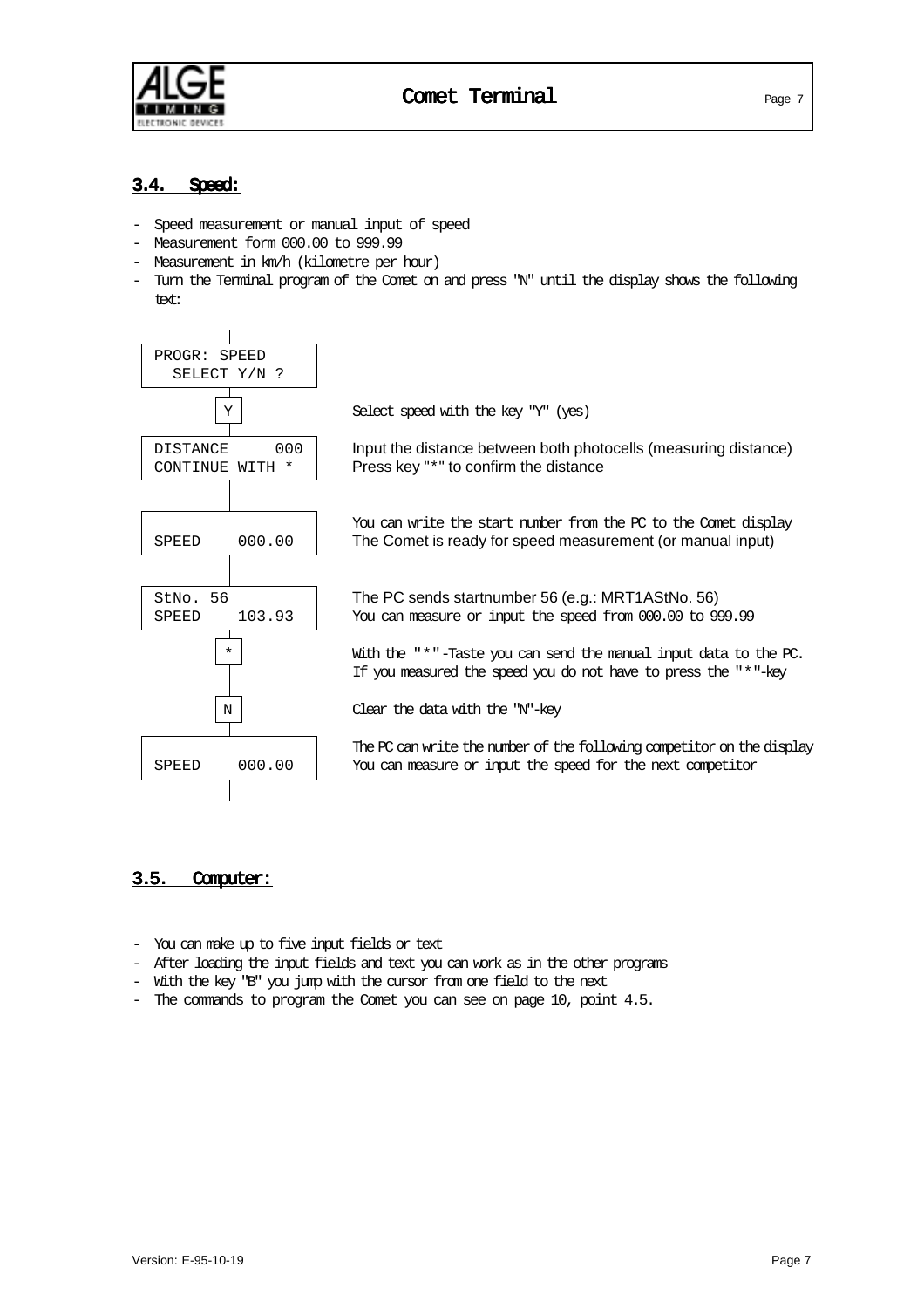

# 3.6. Schanze (Ski Jumping Judges)):

- Program for ski jumping judges
- Three input fields are available (FLG = jump, LDG = Landing, STRZ = fall)
- For the jump is a input of 0.0 up to 5.0 possible
- For the landing is an input of 0.0 up to 4.0 possible
- For a fall is an input of 0 up to 10 possible
- Jump with the "B" key from one field to the next
- Clear with the "N" key all fields and reset them to 0

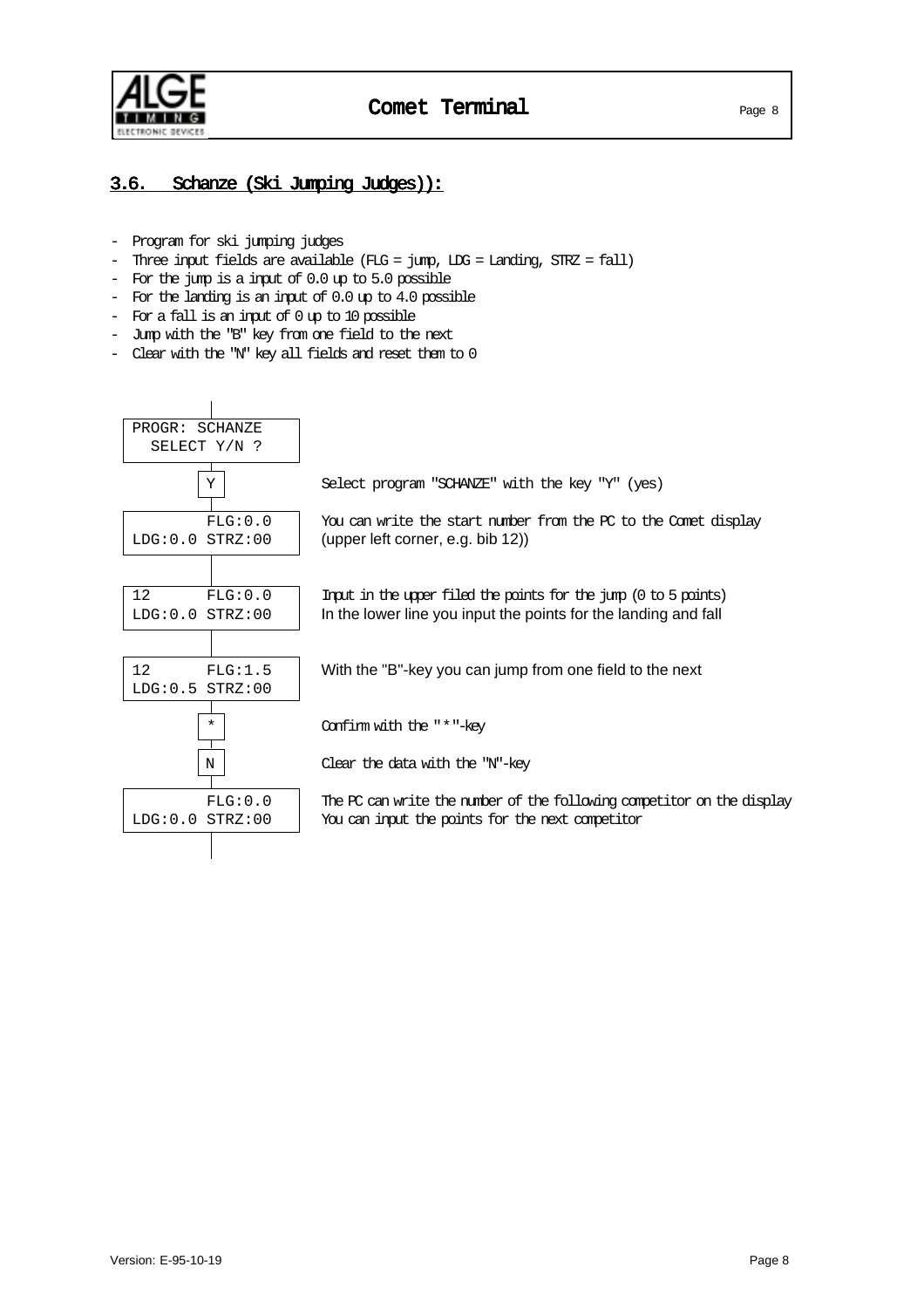

# 4. Interface

#### 4.1. General:

All Comet and the PC are connected in a ring system. They are connected through a serial V.24 (RS 232c) interface.

The different Comet communicate with the PC through a special protocol.

The PC is always the master.

#### 4.2. Comet:

After you turn the Comet on it adjusts its interface as follows:

2400 Baud, 1 start bit, 8 ASCII Bit, 1 stop bit, no Parity, hardwarehandshake (RTS, CTS), fullduplex

#### 4.3. Display Board:

RS 232c interface (only RXD reception)

2400 Baud, 1 start bit, 8 ASCII bit, 1 stop bit, no parity

#### 4.4. Personal Computer (PC):

The PC needs two serial RS 232c interfaces:

- one serial interface for the data comunication with the Comet
- one serial interface to control the display boards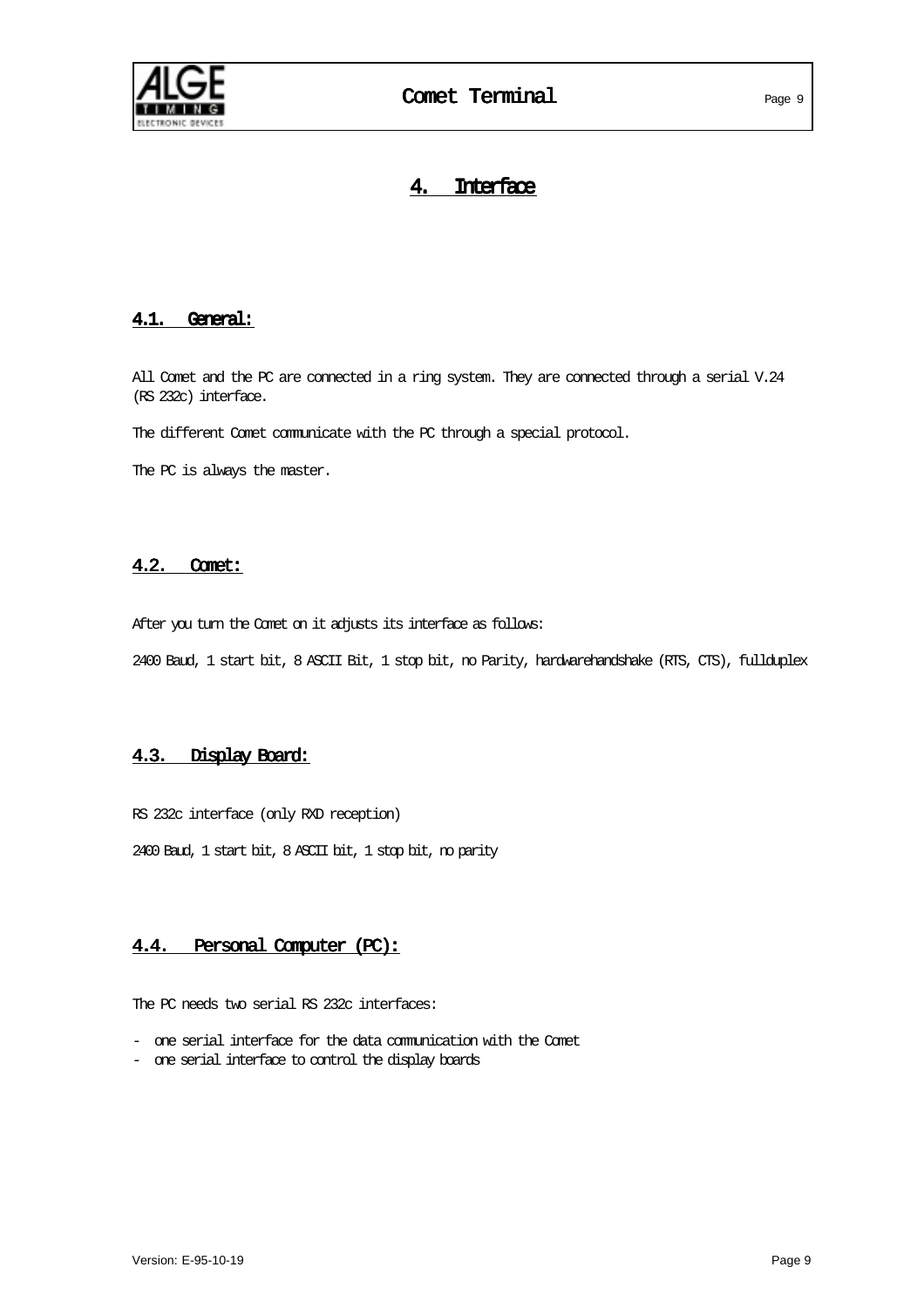

### 4.5. Interface Protocol:

The data transmission in the ring system works through a RS 232c interface with the following data: 2400 baud, 1 start bit, 8 ASCII bit, 1 stop bit, no parity, hardwarehandshake (RTS, CTS) Every data string ends with a Carriage Return (OD Hex.). There are no control signs.

Example: Ring net with PC and 7 Comet



| Comet<br>RXD<br>РC<br>TXD<br>TXD                                                                                                                                               | N<br>ო<br>Comet<br>Comet<br><b>RXD</b><br>RXD<br><b>RXD</b><br>TXD<br>TXD                                                                                                                                                           | ഥ<br>4<br>Comet<br>Comet<br><b>RXD</b><br><b>TXD</b><br><b>TXD</b> | ဖ<br>Comet<br><b>RXD</b><br>RXD<br>TXD                                                                                         | r<br>Comet<br><b>RXD</b><br>TXD |         |
|--------------------------------------------------------------------------------------------------------------------------------------------------------------------------------|-------------------------------------------------------------------------------------------------------------------------------------------------------------------------------------------------------------------------------------|--------------------------------------------------------------------|--------------------------------------------------------------------------------------------------------------------------------|---------------------------------|---------|
| G                                                                                                                                                                              | F<br>E<br>address that the PC sends to the Comet                                                                                                                                                                                    | C<br>D                                                             | В                                                                                                                              | A                               |         |
|                                                                                                                                                                                |                                                                                                                                                                                                                                     |                                                                    |                                                                                                                                |                                 |         |
| Each Comet sends the address A. When the data pass the next Comet the A changes to B, B to a<br>C, etc.                                                                        |                                                                                                                                                                                                                                     |                                                                    |                                                                                                                                |                                 |         |
| If a data sting from Comet 3 arrives at the PC it makes in Comet 2 a B out of the A and in Comet 1 a<br>C out of the B. The PC receives C and knows the Data are from Comet 3. |                                                                                                                                                                                                                                     |                                                                    |                                                                                                                                |                                 |         |
| From the configuration above you receive the following addresses:                                                                                                              |                                                                                                                                                                                                                                     |                                                                    |                                                                                                                                |                                 |         |
| the PC receives:                                                                                                                                                               | the PC sends:                                                                                                                                                                                                                       |                                                                    |                                                                                                                                |                                 |         |
| from Comet 1:<br>Α<br>from Comet 2:<br>В<br>from Comet 3:<br>C<br>from Comet 4:<br>D<br>from Comet 5:<br>Е<br>from Comet 6:<br>F<br>from Comet 7:<br>G                         | to Comet 1: $G = 6 (= 7 - 1)$<br>to Comet 2: $F = 5 (= 7 - 1)$<br>to Comet 3: $E = 4 (= 7 - 1)$<br>to Comet 4: $D = 3 (= 7 - 1)$<br>to Comet 5: $C = 2 (= 7 - 1)$<br>to Comet 6: $B = 1 (= 7 - 1)$<br>to Comet 7: $A = 0 (= 7 - 1)$ |                                                                    | Comet number<br>amount of Comet in use<br>Comet address used from the PC<br>Comet identification<br>(PC receives this address) |                                 |         |
| Version: E-95-10-19                                                                                                                                                            |                                                                                                                                                                                                                                     |                                                                    |                                                                                                                                |                                 | Page 10 |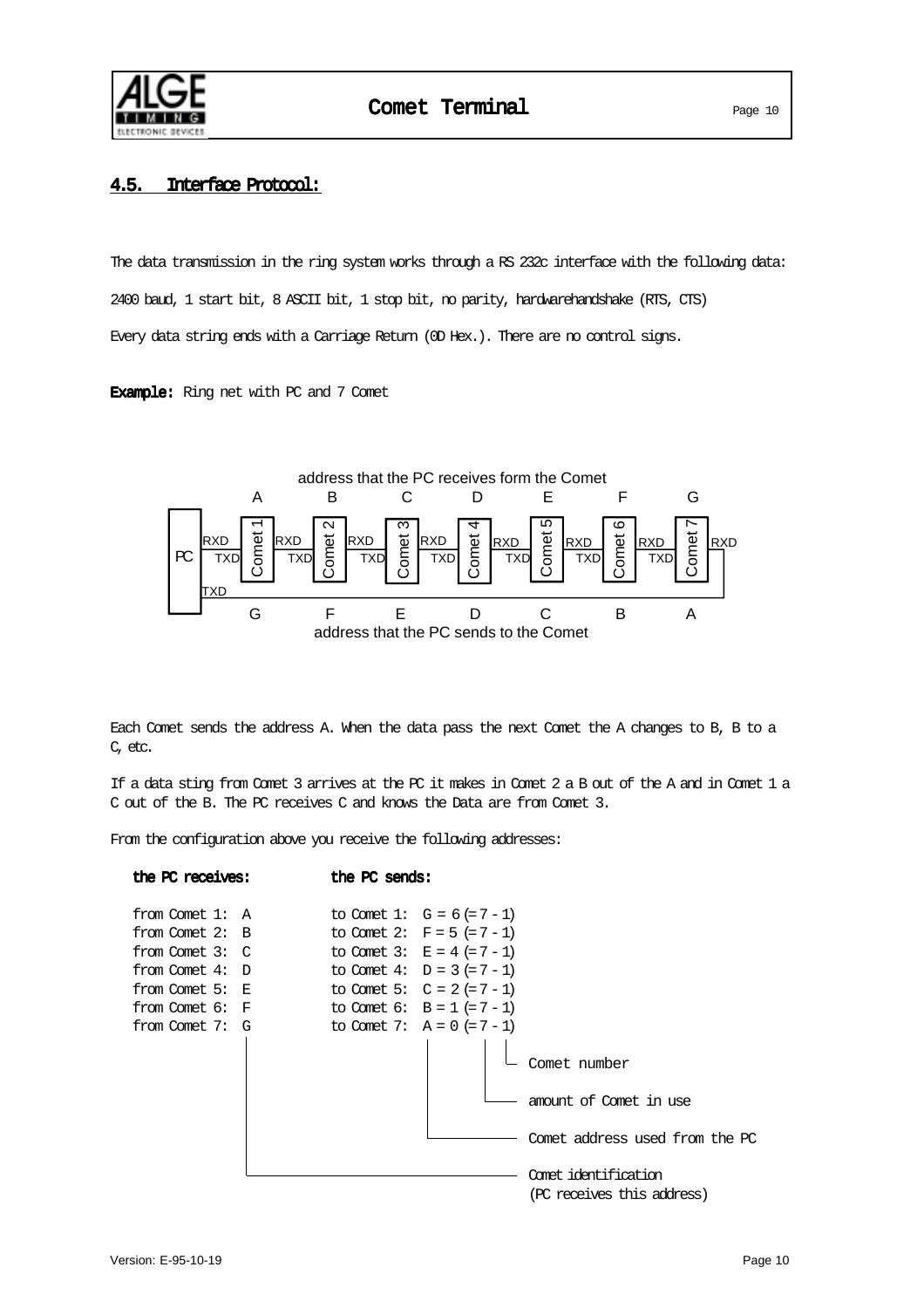

# 4.5.1. Data from the Comet:

Each data string from the Comet starts with the place identification. The place identification depends on the connecting position of the Comet at the Junction Box. The place identification tells the PC from which Comet the data string comes. The place identification starts with "A" (Comet plugged at Junction Box socket 1) and goes up to "J" (Comet plugged at Junction Box socket 10).

Each program has its own data protocol:



#### Example:

| 18,5 points form judge 4 (Comet at Junction Box socket 4)                             |                      |
|---------------------------------------------------------------------------------------|----------------------|
| $\mathbf{1}$<br>22<br>$\mathcal{L}$                                                   | Amount of characters |
| 1 2 3 4 5 6 7 8 9 0 1 2 3 4 5 6 7 8 9 0 1<br>$\overline{2}$                           | from 1 to $22$       |
| D, , , , , , , , , , , , ; , , , , 1, 8, . , 5, , LF, CR                              | Data line            |
| 127,5 m width (Comet at Junction Box connection 6)                                    |                      |
| 1 1 1 1 1 1 1 1 1 2 2<br>2                                                            | Amount of characters |
| 1 2 3 4 5 6 7 8 9 0 1 2 3 4 5 6 7 8 9 0 1<br>$\overline{2}$                           | from 1 to $22$       |
|                                                                                       | Data line            |
| Speed is 97,56 km/h (Comet at Junction Box connection 7)                              |                      |
| 22<br>- 2<br>$\mathbf{1}$<br>$\overline{1}$<br>1 1<br>1 1<br>1 1<br>$\overline{1}$    | Amount of characters |
| 1 2 3 4 5 6 7 8 9 0 1 2 3 4 5 6 7 8 9 0 1<br>$\overline{2}$                           | from 1 to $22$       |
|                                                                                       | Data line            |
| Program Schanze: Input FLG:1,5; LDG:0,0; SIRZ:00 (Comet at Junction Box connection 1) |                      |
| 1 1 1 1 2 2<br>$\overline{2}$<br>$\mathbf{1}$                                         | Amount of characters |
| 1 2 3 4 5 6 7 8 9 0 1 2 3 4 5 6 7 8 9 0 1 2                                           | from 1 to $22$       |
|                                                                                       | Data line            |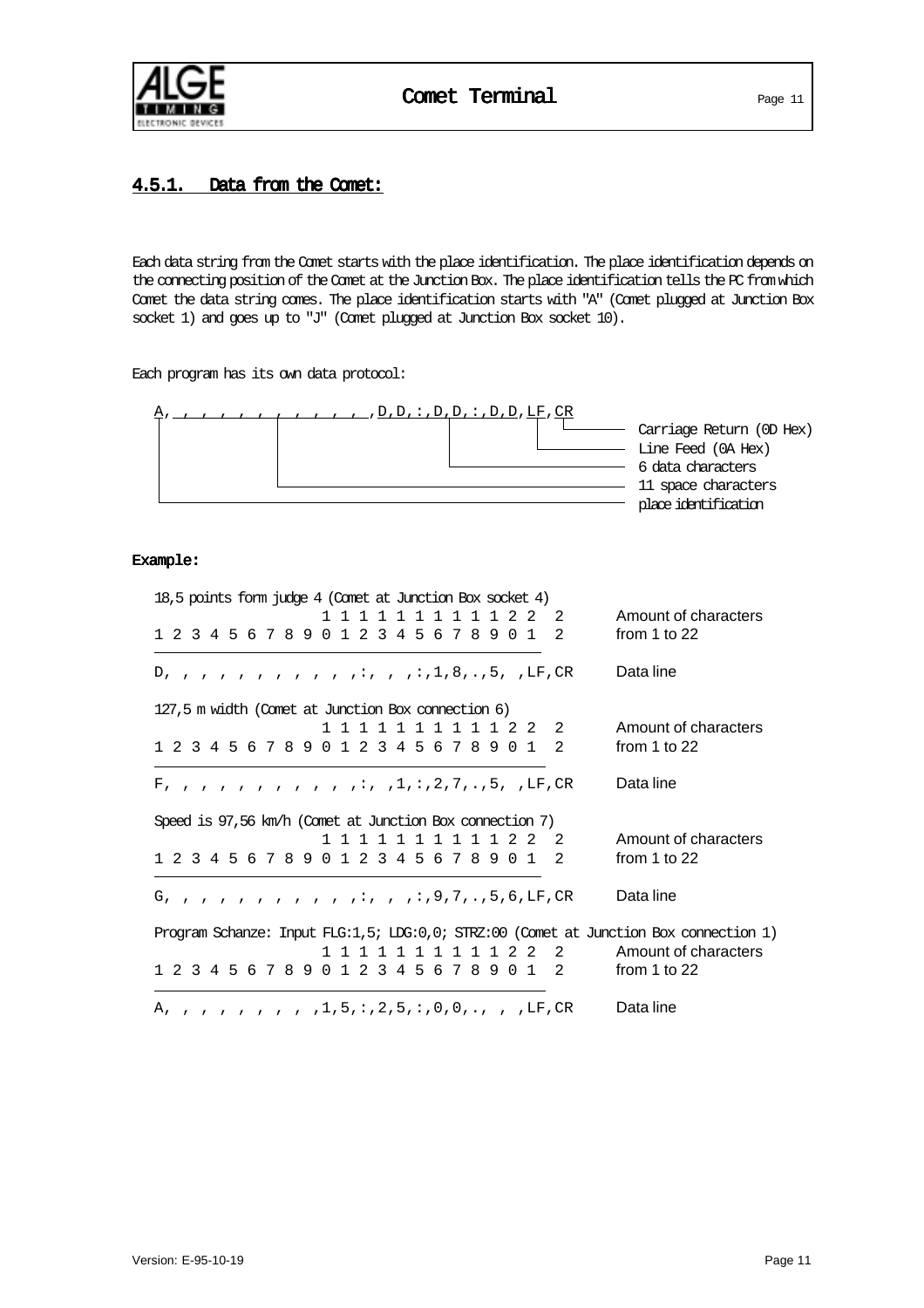

# 4.5.2. Data from the Personal Computer (PC):

The PC cannot only receive data, but also control the Comet Terminals. The data string form the PC starts always with a M (= master) as identification.

Attention: Orders from the PC to one or all Comet must always receive an answer from the Comet. It is not allowed to send a new order to the Comet, before you receive the answer of the order before.

#### Protocol:



#### Identification

The identification form the PC is always "M" (= master).

#### Address:

Addresses the Comet for which the data are sent. It is possible to address all Comet or a single Comet in the ring. If you address a single Comet you have to calculate the address out of the "amount of Comet in use minus position of the addressed Comet". With the ASCII character A to J it is possible to address a individual Comet. All Comet take the data string, if you use "R" as address (see page 10, point 4.5.).

| Example: 7 Comet in use (5 Schanze, 1 Distance, 1 Speed) |
|----------------------------------------------------------|
| Address Comet $5: 7 - 5 = 2$ (address is C)              |
| Address Comet $3: 7-3 = 4$ (address is E)                |
| Address all Comet: address is "R"                        |

#### Commands:

Commands are executed by the target Comet. There are commands which are transmitted immediately with carriage return (OD Hex.), as well as commands with more information (line, position, data). C .... Clear.............input fields of the Comet will be set on zero, and messages from the PC will be cleared. An input lock is finished after the clear command M,R,C,cr ... clear all Comet M,D,C,cr ... Clear Comet 4 (at a total amount of 7 Comet) S .... Stop ..............locks input and transmission of data (see CLEAR command) M,R,S,cr ... all Comet are locked M,B,S,cr ... locks Comet 6 (at a total amount of 7 Comet)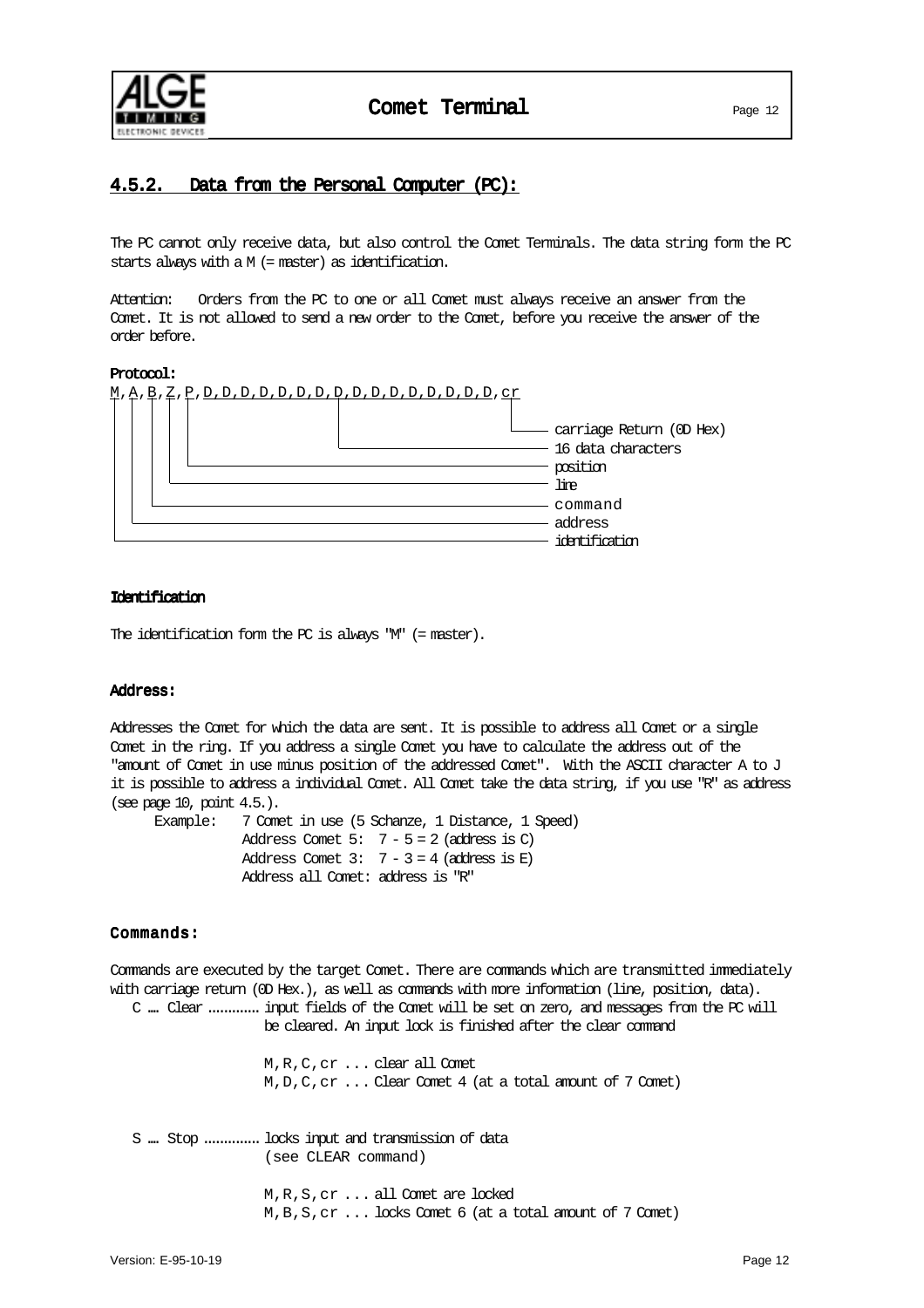

|         | I Info  writes a text in the first line of the display. In the second line it writes<br>"CONTINUE WITH *". The Comet stops now until you press the "*"-key. The<br>text that you write on the display is sent as data byte with the command<br>(max. 16 characters).                                                                                                         |                                                                    |
|---------|------------------------------------------------------------------------------------------------------------------------------------------------------------------------------------------------------------------------------------------------------------------------------------------------------------------------------------------------------------------------------|--------------------------------------------------------------------|
|         | $M, R, I,$ , $H, a, l, l, o, I, n, f, o, t, e, x, t, cr$<br>$M, C, I,$ , , w,r,o,n,g, ,k,e,y,cr<br>$M, R, I,$ , $, cr$ minimum input that it takes the command                                                                                                                                                                                                               |                                                                    |
| T  Text | writes a text at any place of the Comet display. The text is sent as data byte<br>together with the command. Other inputs are not blocked.                                                                                                                                                                                                                                   |                                                                    |
|         | $M, R, T, 1, A, S, t, a, r, t, n, u, m, b, e, r, 1, 3, cr$<br>M, E, T, 2, I, S, u, r, e, ?, cr<br>$M, R, T, 1, A, cr$ minimum input that it takes the command                                                                                                                                                                                                                |                                                                    |
|         | The fourth caracter selcts the line:<br>1<br>line 1<br>$\overline{2}$<br>line 2                                                                                                                                                                                                                                                                                              |                                                                    |
|         | The fifth caracter must be one of the following characters:<br>A,B,C,D,E,F,G,H,I,J,K,L,M,N,O<br>With this caracter you can choose the place were you want to set the text.<br>Each line of the Comet has 16 caracters.<br>e.g. A caracter 1 of the line<br>B caracter 2 of the line<br>C  caracter 3 of the line<br>F  caracter 6 of the line<br>$O$ caracter 15 of the line |                                                                    |
|         | M, R, T, 1, A, S, t, N, o, 1, 3, cr                                                                                                                                                                                                                                                                                                                                          | Text start at position 1, upper line,<br>information for all Comet |
|         | M, D, T, 2, I, S, u, r, e, ?, cr                                                                                                                                                                                                                                                                                                                                             | Text starts at position 9, lover line,                             |

information for Comet 4 (7-3=4)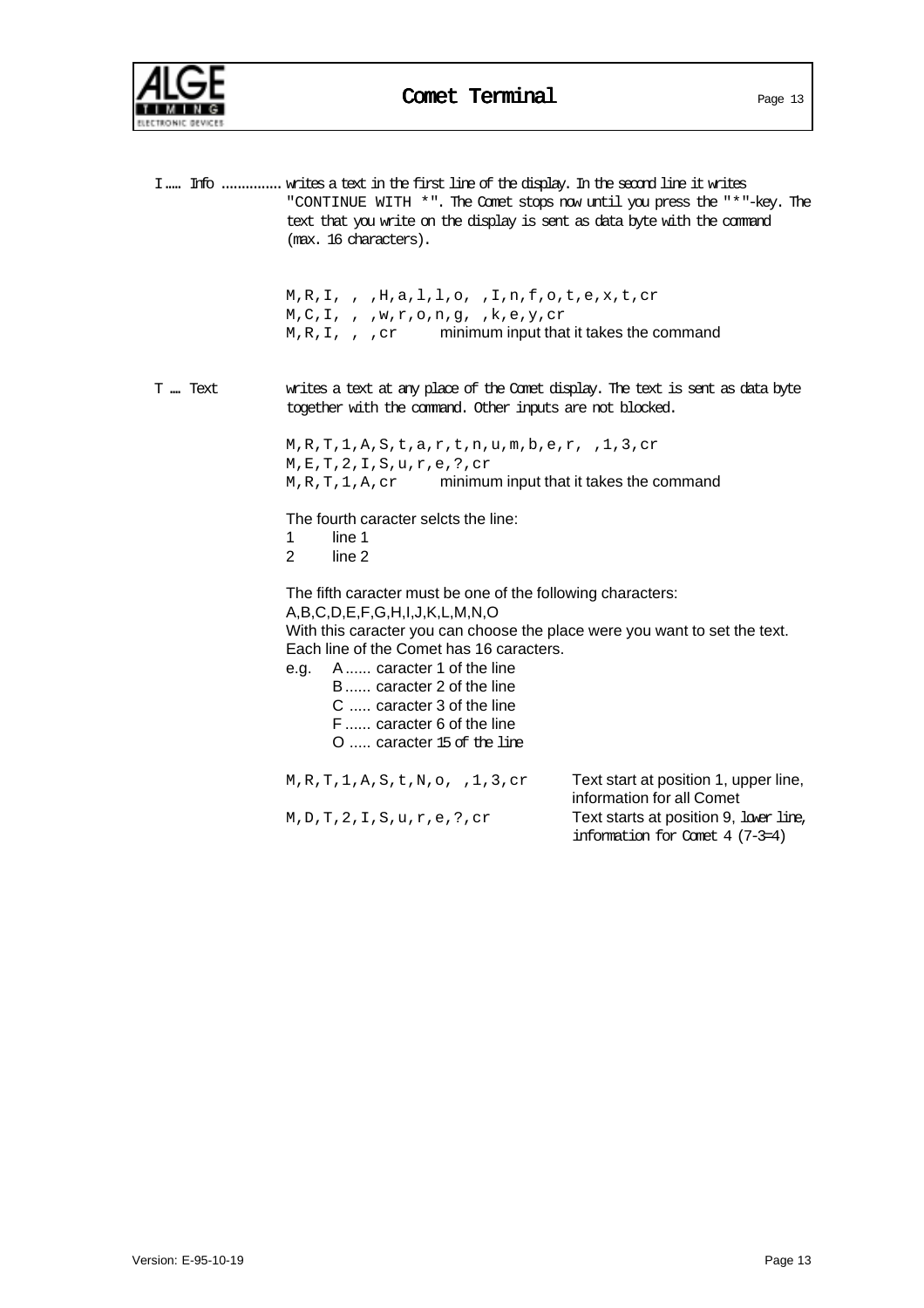

# 4.5.3. Orders to program the input fields for the program "Computer":

If you use the Comet Terminal program "Computer" you can program the Comet form the PC with the following orders:

- The address works like in the other programs, then follows the order and the data.

#### General:



After the identification and address it needs the ASCII character "E". After the "E" it follows the order, addition, and data.

#### Order:

R .... Reset ............ initialisation of the Comet , all input fields and text will be cleared

M,R,E,R,cr

I..... Init ................ sets input fields to zero

with a addition you can address the input field

e.g.: set input field 3 to zero M,R,E,I,3,cr sets field 3 form all Comet to zerro M,C,E,I,3,cr sets field 3 form Comet with address C to zero

set all input fields to zero M,R,E,I,0,cr sets all fields form all Comet to zerro

After the I it needs a blank or  $0,1,2,3,4$ , or 5. If none of this caracters comes on that position it will ignore the order. Blank or 0 means that all fields are set to zero.

C.... Clear.............as "I" (init) but all input sections are set on blank instead of zero

M, R, E, C, 0, cr all fields from all Comet are set to blank